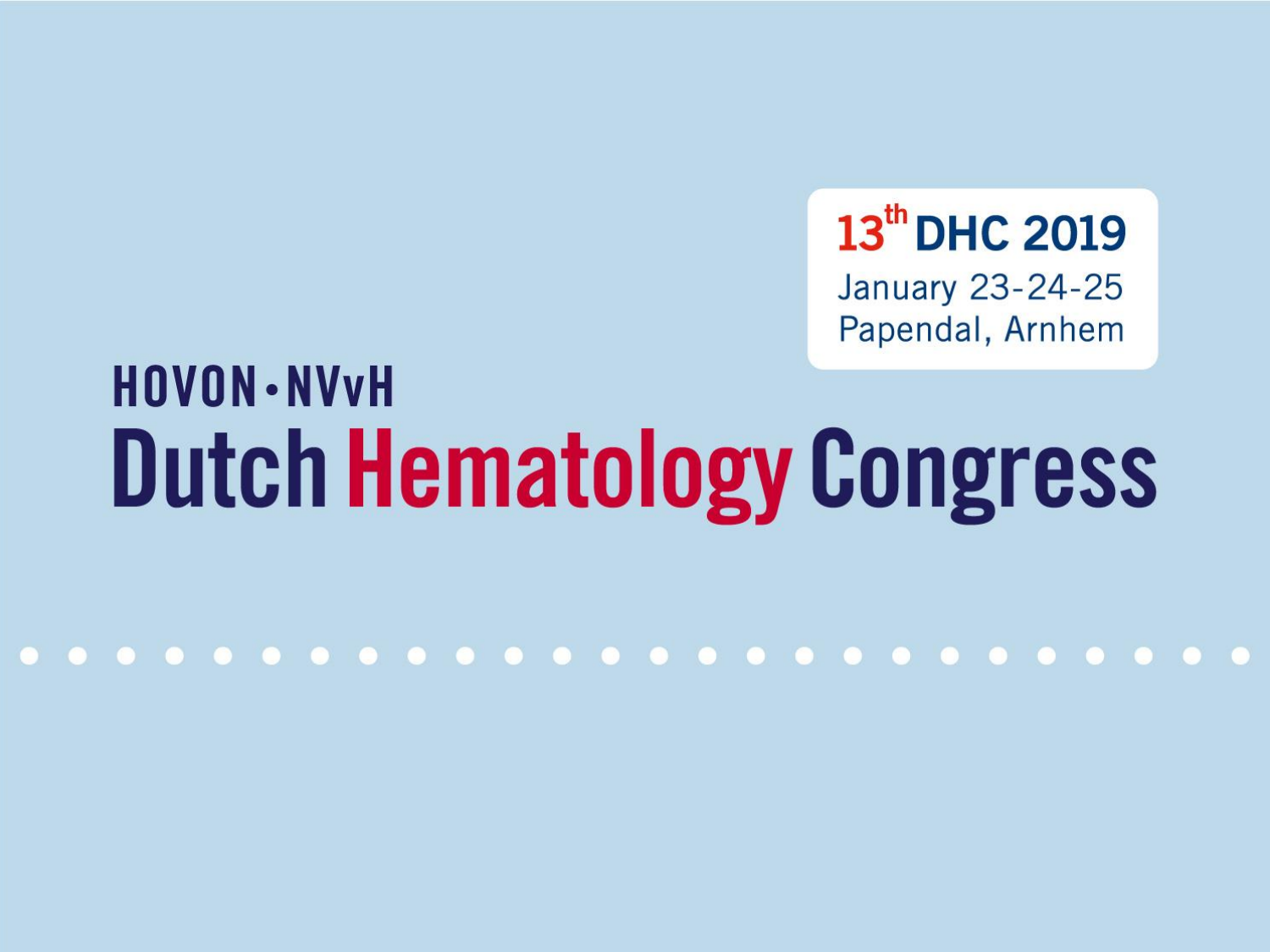





## **Primary therapy and relative survival in primary myelofibrosis: a population-based study among 1,599 patients diagnosed in The Netherlands, 2001-2016**

### **Stefanie Slot,<sup>1</sup> Otto Visser,<sup>2</sup> Nicolaas P.M. Schaap,<sup>3</sup> Jeroen J.W.M. Janssen,<sup>1</sup> Peter A.W. te Boekhorst,<sup>4</sup> Sonja Zweegman,<sup>1</sup> Avinash G. Dinmohamed1,5,6**

<sup>1</sup>Amsterdam UMC, Vrije Universiteit Amsterdam, Department of Hematology, Amsterdam, The Netherlands; <sup>2</sup>Department of Registration; Netherlands Comprehensive Cancer Organisation (IKNL), Utrecht, The Netherlands; <sup>3</sup>Department of Hematology, Radboud University Medical Center, Nijmegen, The Netherlands; <sup>4</sup>Department of Hematology, Erasmus MC Cancer Institute, Rotterdam, The Netherlands; <sup>5</sup>Department of Research; Netherlands Comprehensive Cancer Organisation (IKNL), Utrecht, The Netherlands; <sup>6</sup>Department of Public Health, Erasmus University Medical Center, Rotterdam, The Netherlands

#### **13th Dutch Hematology Congres | Papendal, Arnhem | January 23, 2019**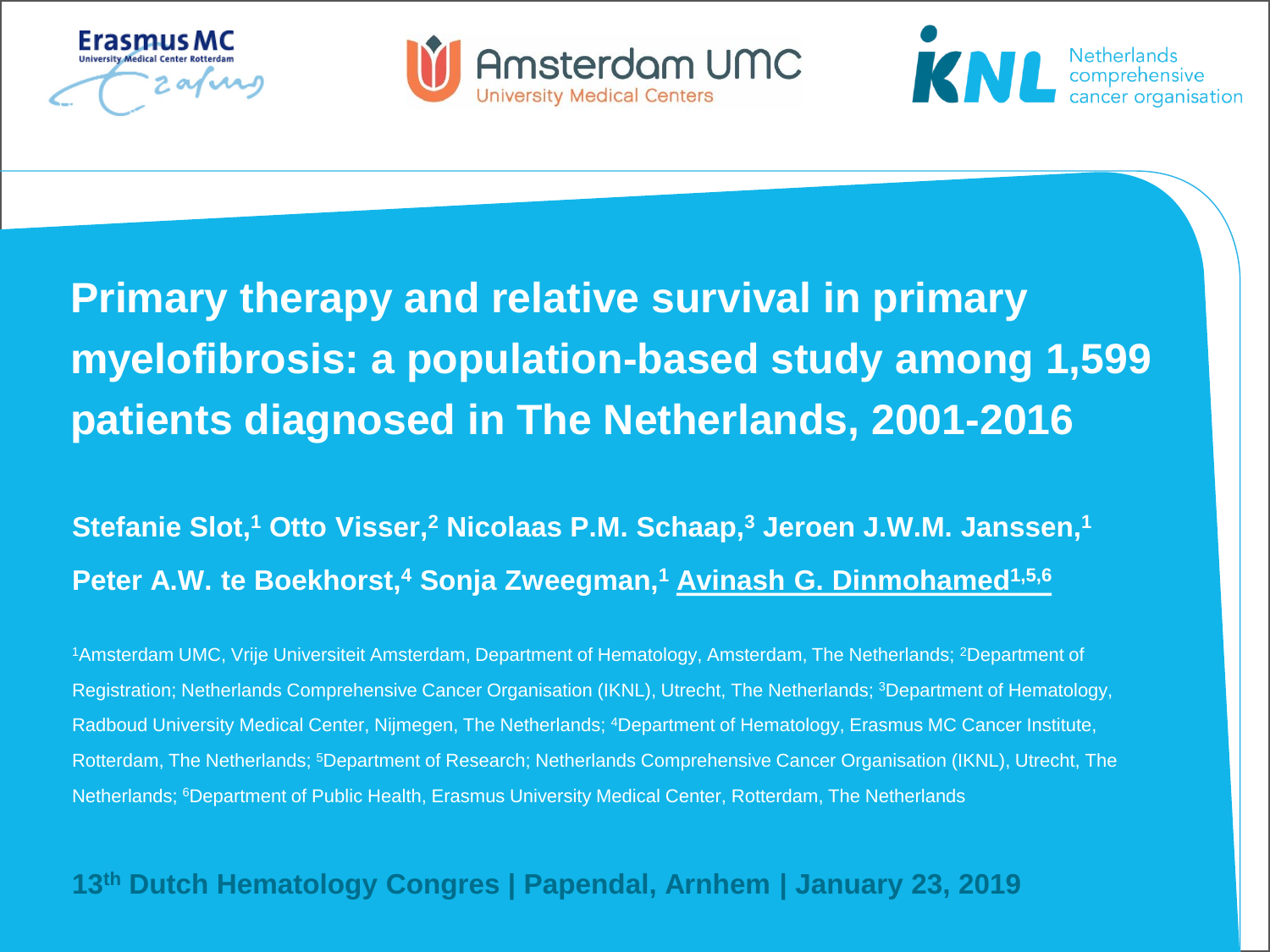## Primary therapy of patients with pMF

*According to age at diagnosis and period of diagnosis*



**Netherlands** 

comprehensive<br>cancer organisation

KNL

#### **Age at diagnosis and period of diagnosis**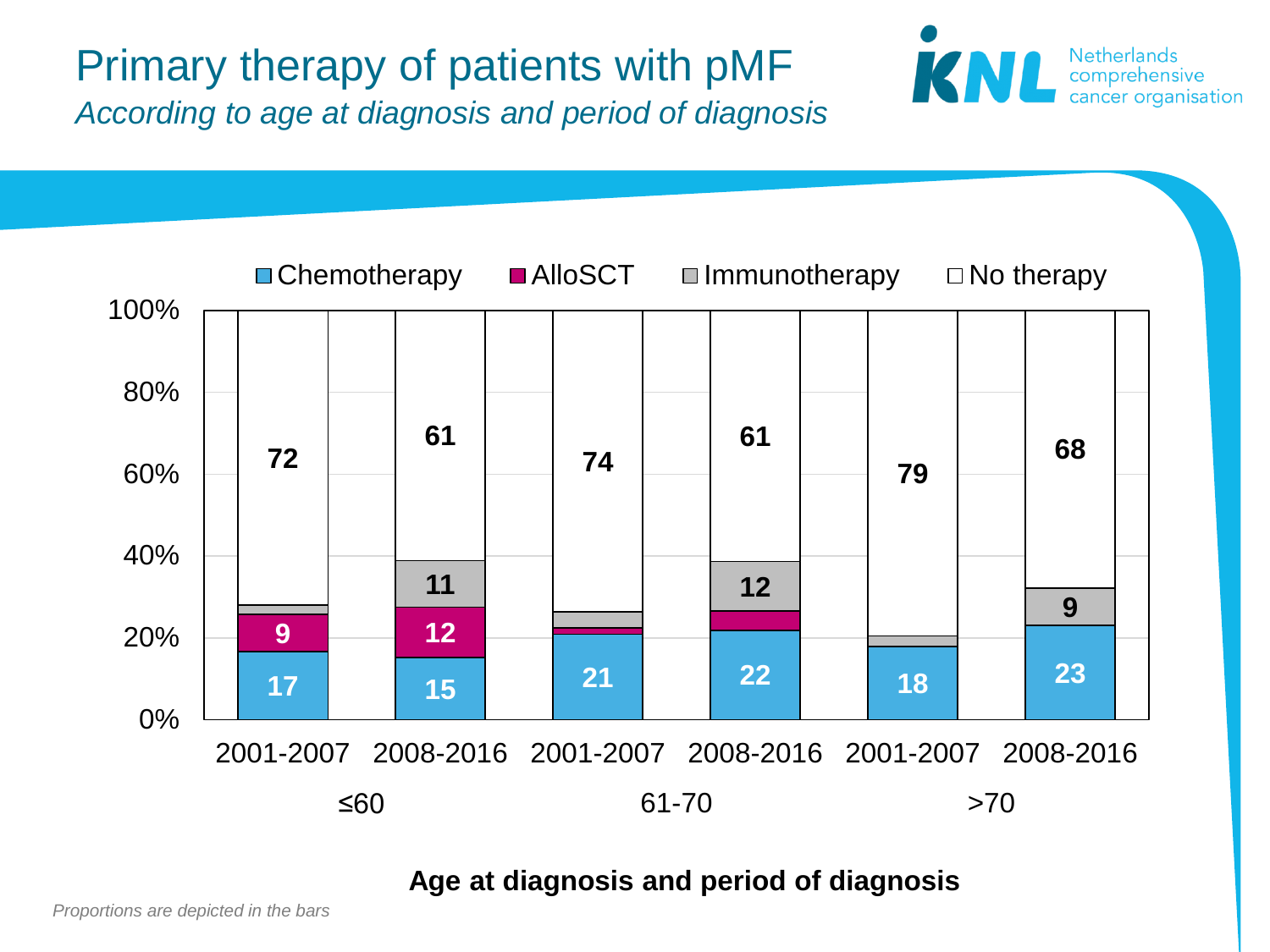Primary therapy of patients with pMF *Data from 401 patients diagnosed during 2014-2016*





#### **Chemotherapy (N = 89; 22%)**

- **98%:** hydroxyurea (n = 88)
- **2%:** melfalan (n = 1)

### **Immunotherapy (N = 71; 18%)**

- **75%:** ruxolitinib (n = 54)
- **9%:** pegylated-IFN-α (n = 6)
- **9%:** thalidomide (n = 6)
- $\cdot$  4%: lenalidomide  $(n = 3)$
- $\cdot$  4%: momelotinib  $(n = 2)$

#### **AlloSCT (N= 18; 4%)**

- **72%:** RIC-alloSCT (n = 13)
- **28%:** myeloablative alloSCT  $(n = 5)$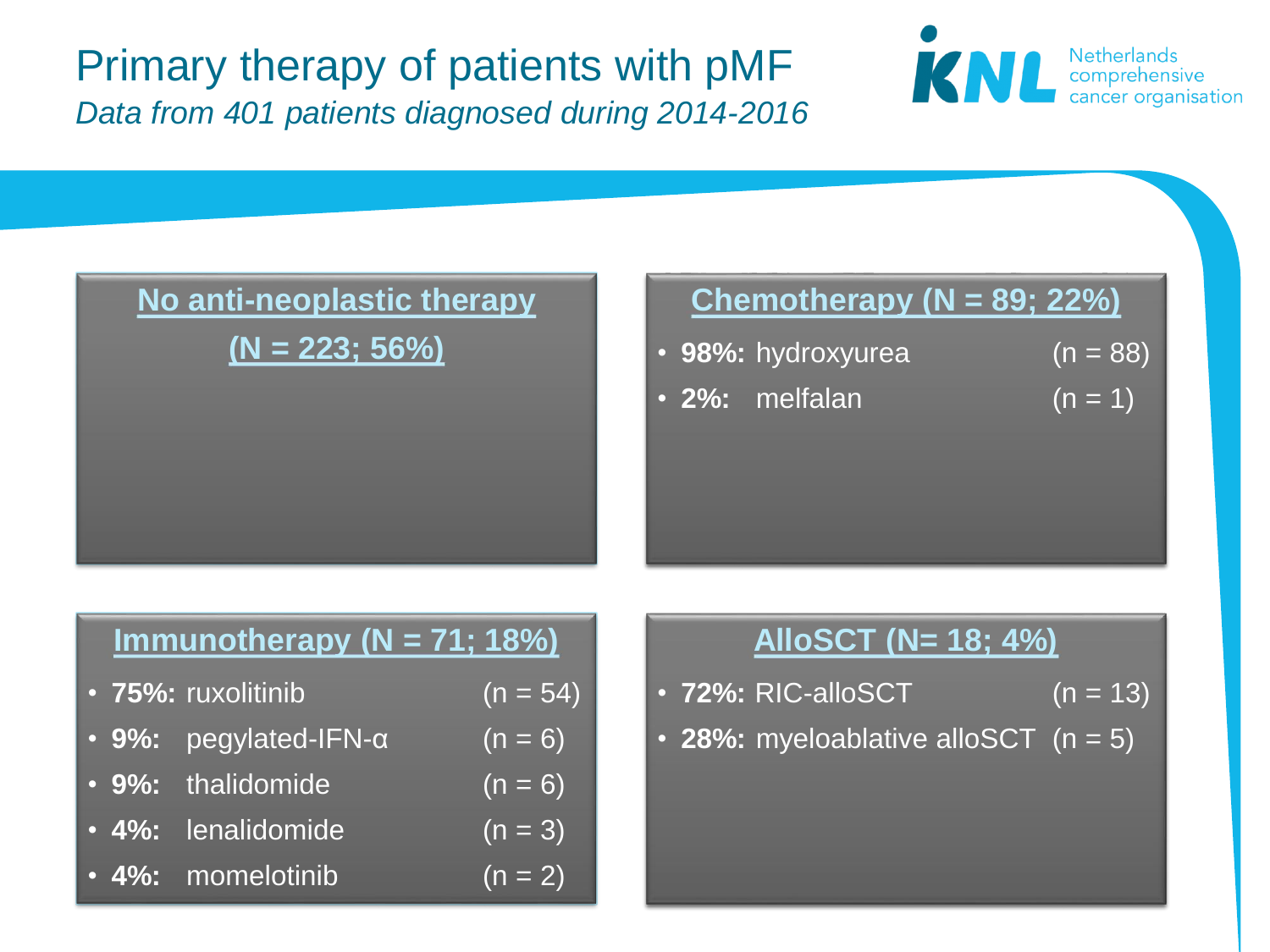Primary therapy of patients with pMF *Data from 401 patients diagnosed during 2014-2016*





**IPSS risk group**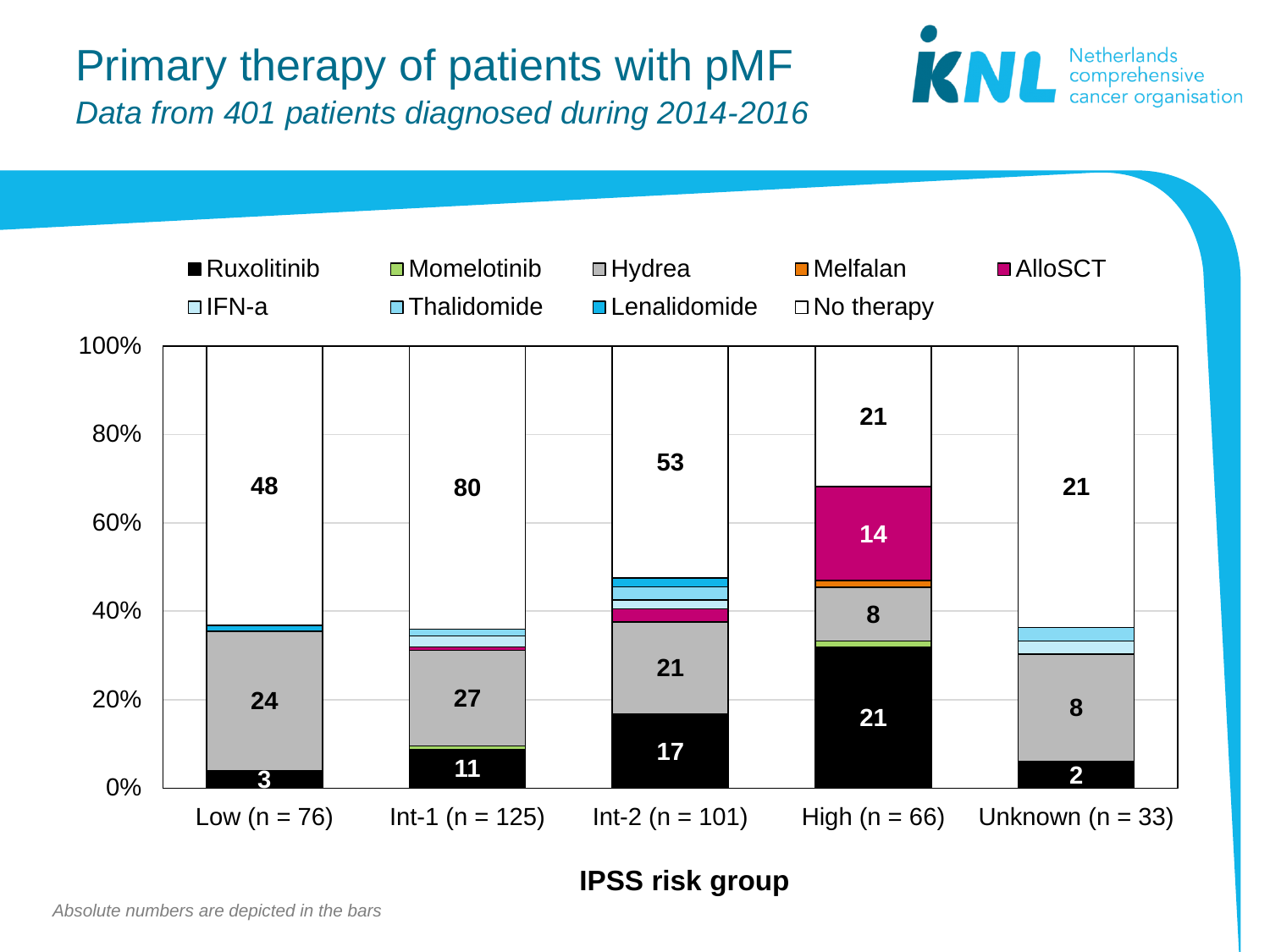### Relative survival of pMF



*According to age at diagnosis and period of diagnosis*

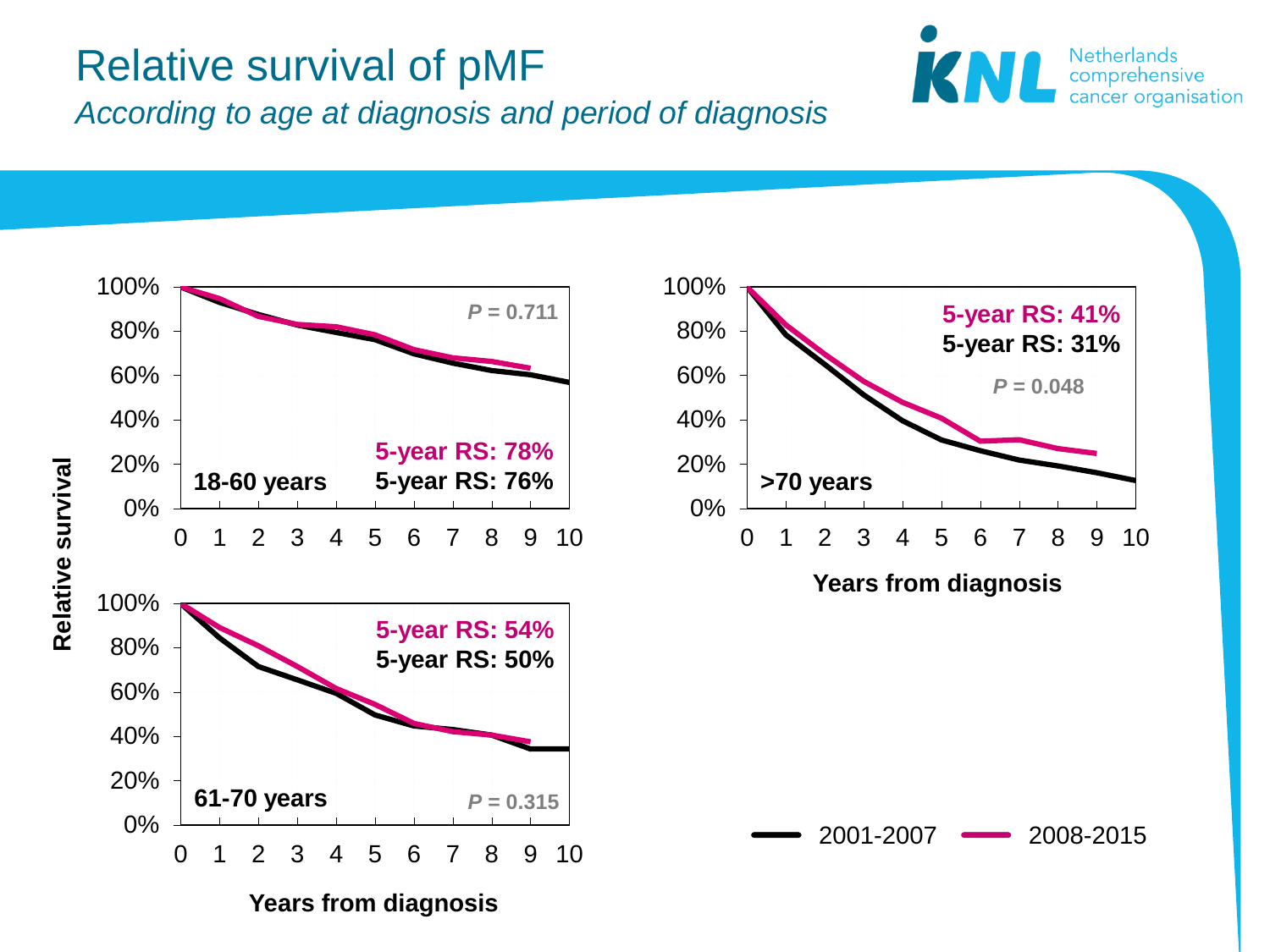



- The majority of patients received no anti-neoplastic therapy
	- Application of immunotherapy increased modestly
- Patients with pMF experience considerable excess mortality
	- Current treatment practices might be inadequate to improve outcome
	- Survival improved in >70 years: better management or earlier diagnosis?
- Future population-based research is needed to assess the impact of improved management and novel agents on pMF outcome
	- For example, broader application of RIC-alloSCT and ruxolitinib
		- The latter registered for routine use in The Netherlands as from 2014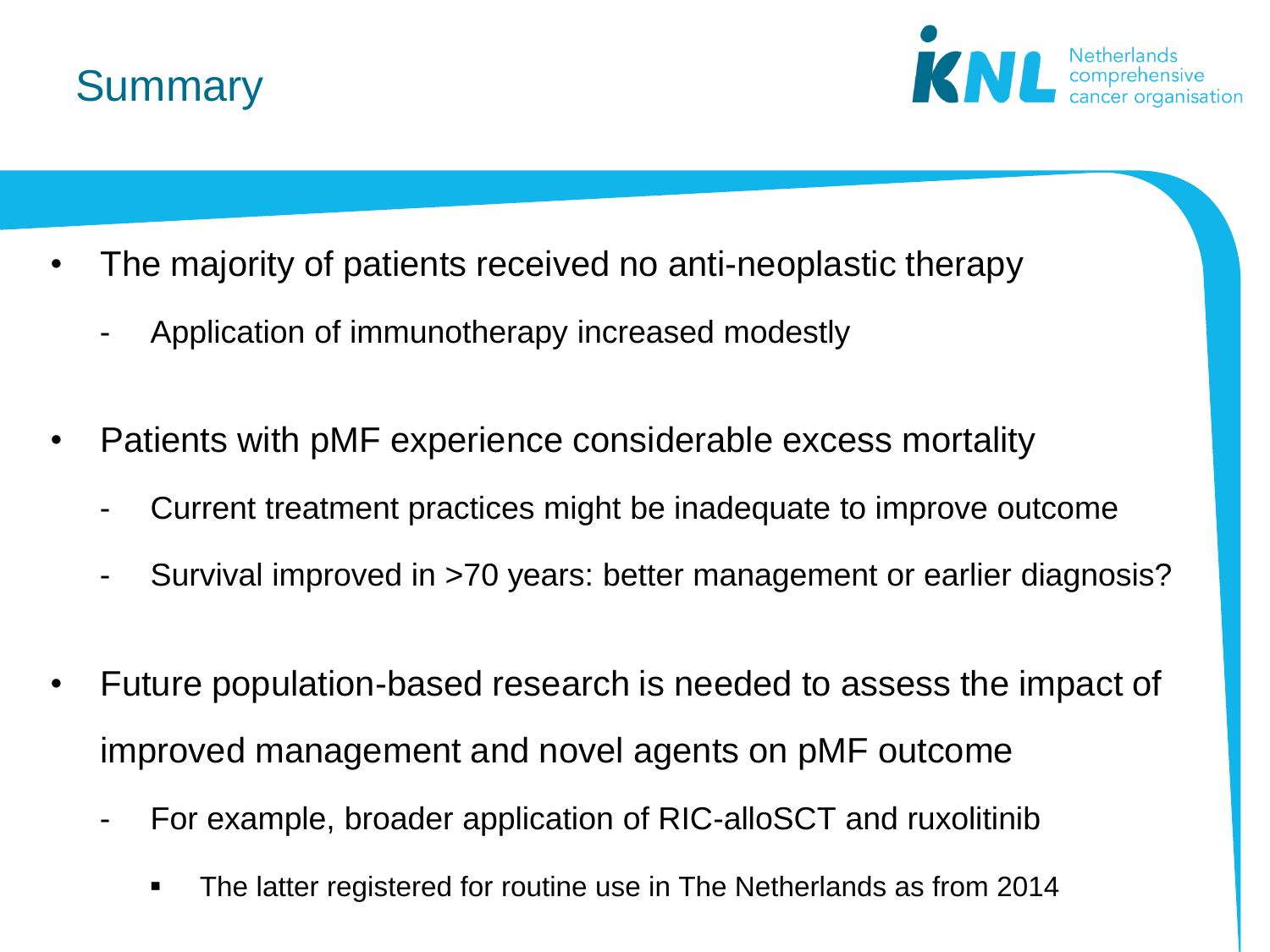

### **Survival continues to increase in diffuse large B-cell lymphoma: a population-based analysis among patients diagnosed in the Netherlands between 1989 and 2016**

### **Müjde Durmaz,<sup>1</sup> Djamila E. Issa,2,3 Otto Visser,<sup>4</sup> Sonja Zweegman,<sup>2</sup> Marie José Kersten,<sup>5</sup> Pieternella J. Lugtenburg,<sup>6</sup> Martine E.D. Chamuleau,<sup>2</sup> Avinash G. Dinmohamed1,6,7**

<sup>1</sup>Department of Research, Netherlands Comprehensive Cancer Organisation (IKNL), Utrecht, The Netherlands; <sup>2</sup>Amsterdam UMC, Vrije Universiteit Amsterdam, Department of Hematology, Amsterdam, The Netherlands; <sup>3</sup>Department of Internal Medicine, Jeroen Bosch Hospital, Den Bosch, The Netherlands; <sup>4</sup>Department of Registration, Netherlands Comprehensive Cancer Organisation (IKNL), Utrecht, The Netherlands; <sup>5</sup>Amsterdam UMC, University of Amsterdam, Department of Hematology, Amsterdam, The Netherlands; <sup>6</sup>Department of Hematology, Erasmus MC, Cancer Institute, Rotterdam, The Netherlands, <sup>7</sup>Department of Public Health, Erasmus University Medical Center, Rotterdam, The Netherlands

#### **13th Dutch Hematology Congres | Papendal | January 23, 2019**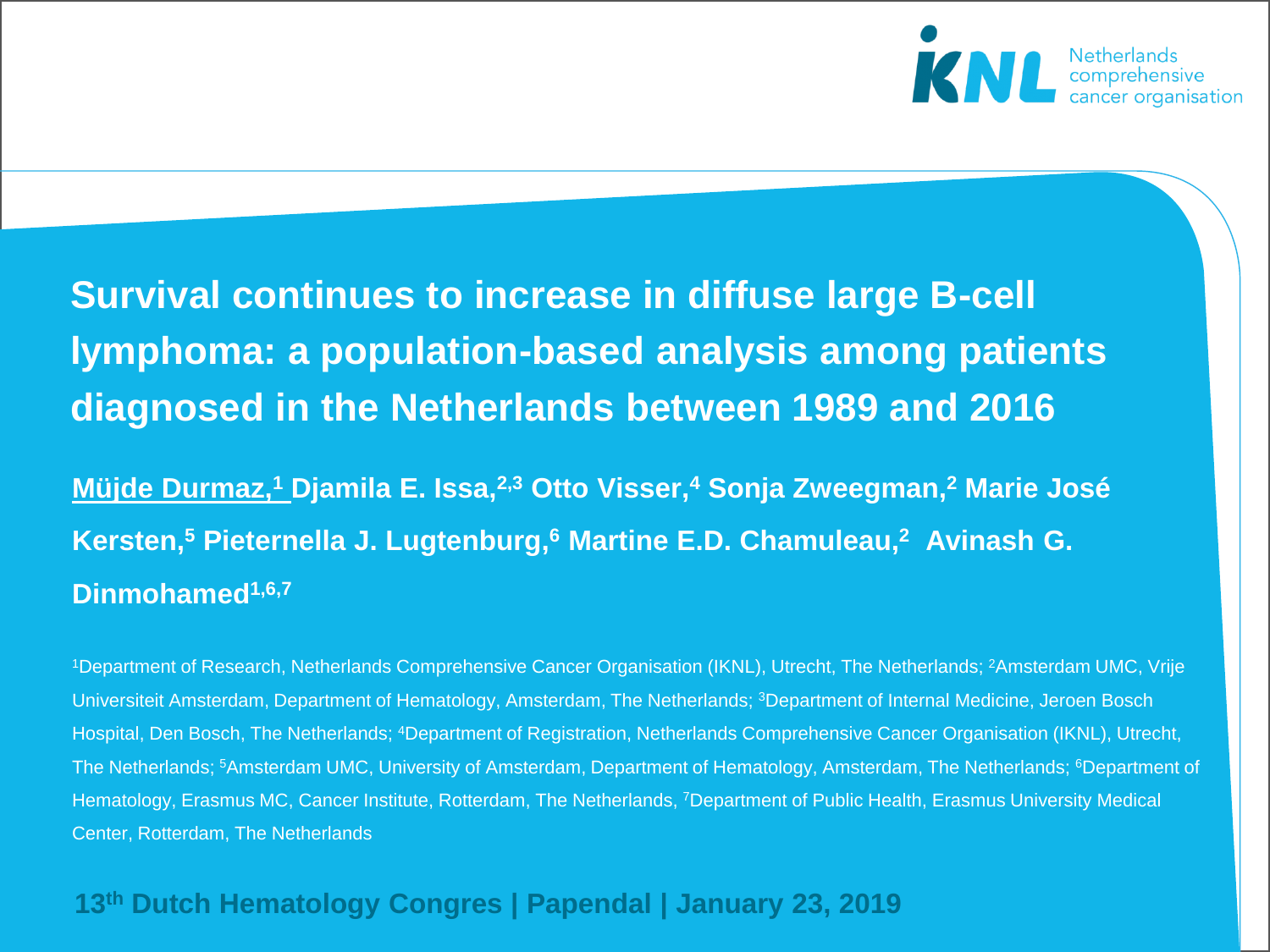### Relative survival of stage I DLBCL

*According to age at and calendar period of diagnosis*



**Netherlands** comprehensive cancer organisation

**Years after diagnosis**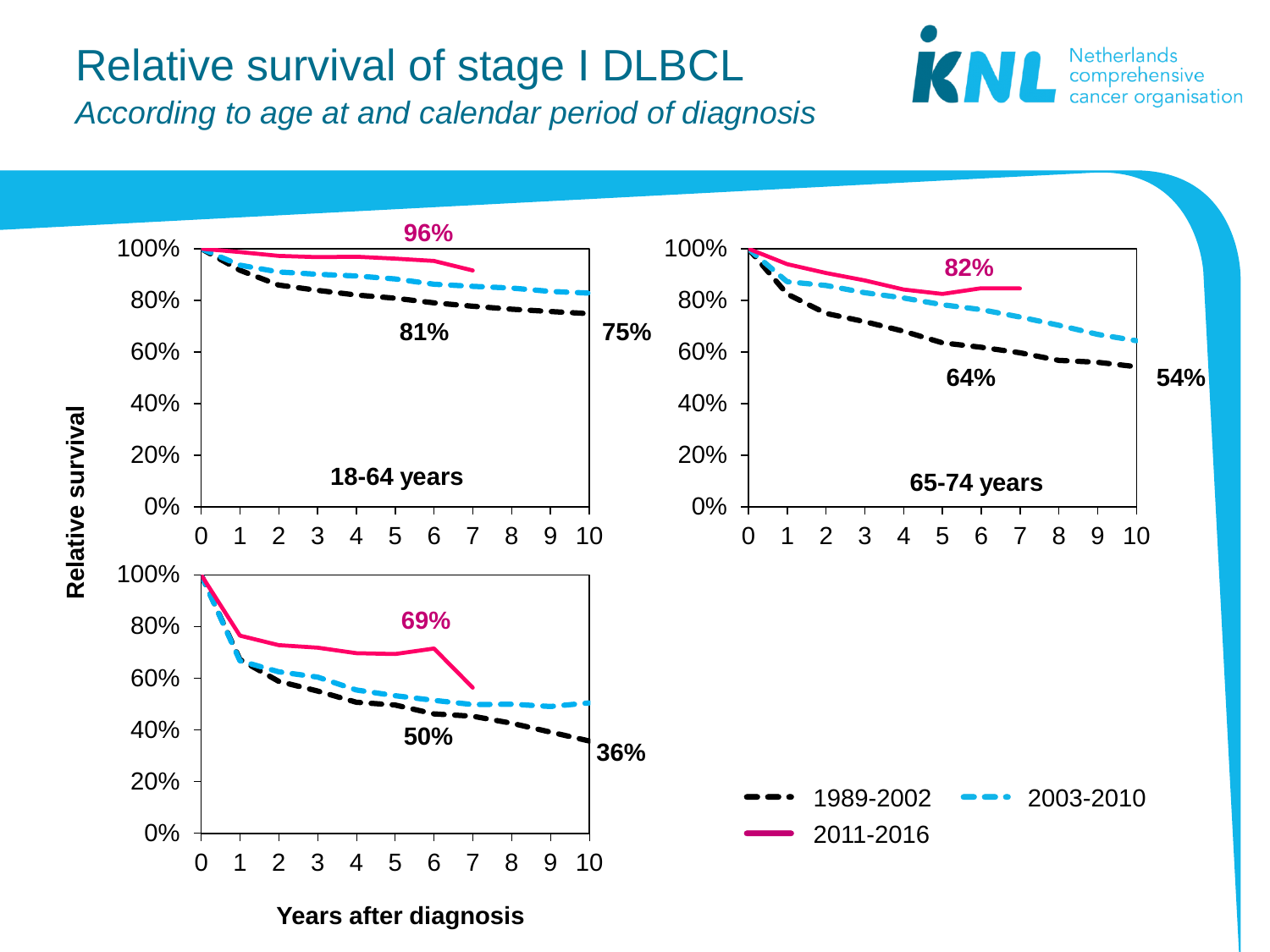### Relative survival of DLBCL stage II-IV



*According to age at and calendar period of diagnosis*

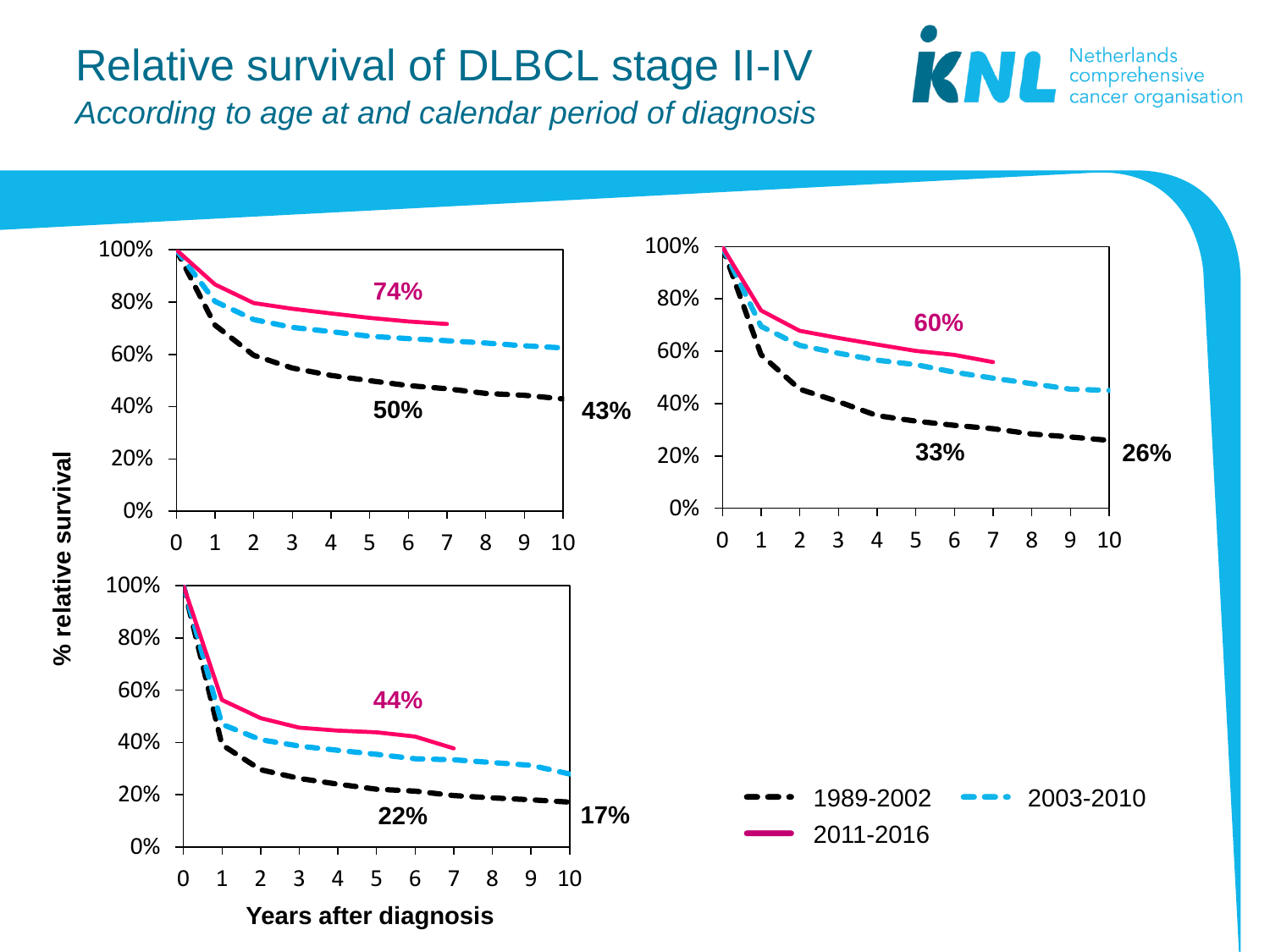



- In contemporary clinical practice, survival continues to increase among patients with DLBCL in The Netherlands
	- Attributed to changes in therapy over time
		- Especially among patients with stage II-IV DLBCL
	- Also, advances in supportive care, staging techniques, and risk-adapted therapy might have accounted for the improvement
- The current population-based study provides a benchmark to assess survival with novel treatment strategies for DLBCL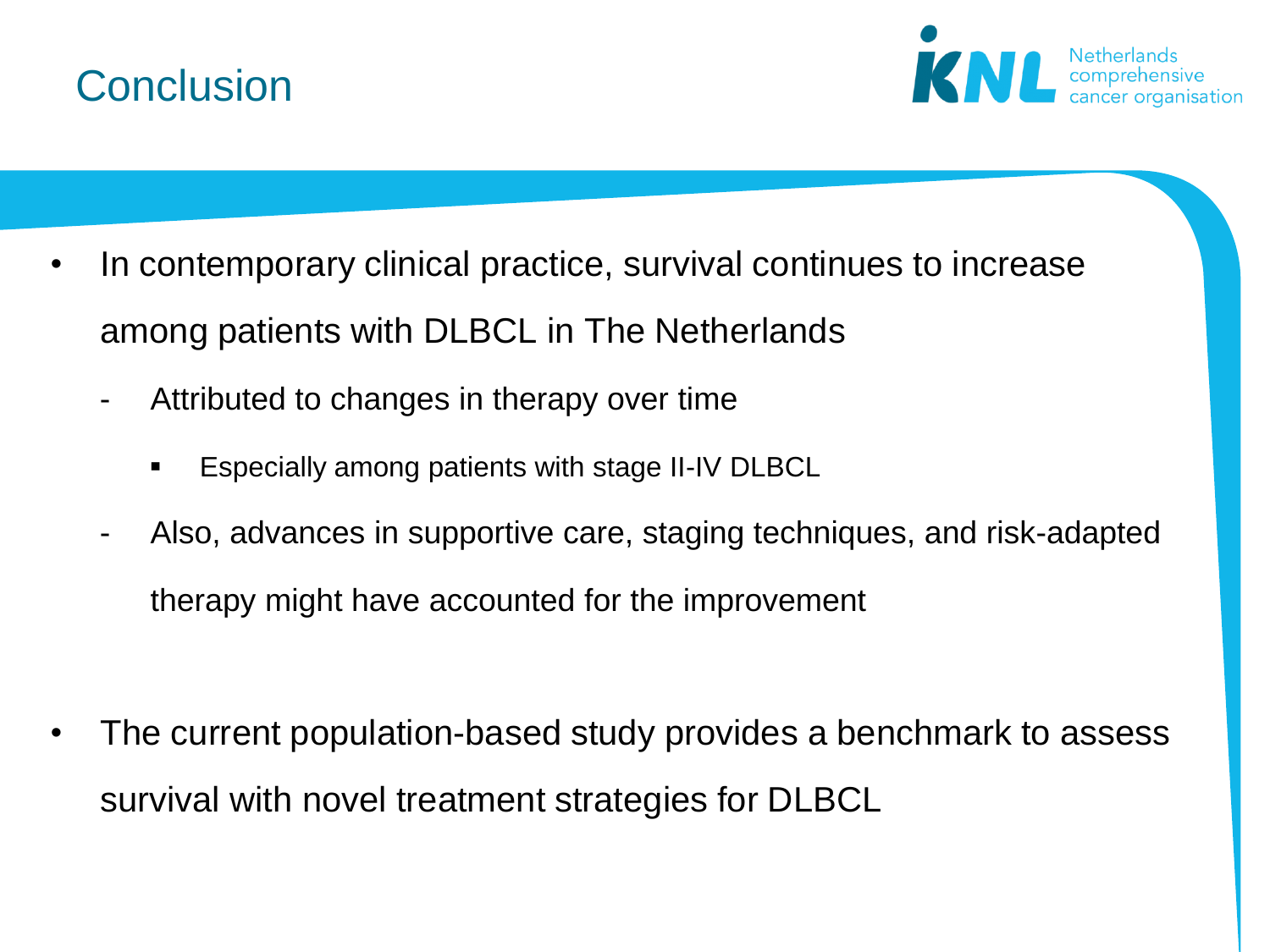

### **Incidence, primary therapy, and survival of follicular lymphoma (FL): a population-based analysis in the Netherlands, 1989-2016**

**Manette A.W. Dinnessen,<sup>1</sup> Marjolein W.M. van der Poel,<sup>2</sup> Sanne H. Tonino,<sup>3</sup> Otto** Visser,<sup>4</sup> Marie José Kersten,<sup>3</sup> Pieternella J. Lugtenburg,<sup>5</sup> Avinash G. Dinmohamed<sup>1,5,6</sup>

**<sup>1</sup>**Department of Research, Netherlands Comprehensive Cancer Organisation (IKNL), Utrecht, The Netherlands; <sup>2</sup>Department of Internal Medical, Division of Hematology, Maastricht University Medical Center, Maastricht, The Netherlands; <sup>3</sup>Department of Hematology, Amsterdam University Medical Center, Academic Medical Center, Cancer Center Amsterdam, Amsterdam, The Netherlands; <sup>4</sup>Department of Registration, Netherlands Comprehensive Cancer Organisation (IKNL), Utrecht, The Netherlands; <sup>5</sup>Department of Hematology, Erasmus MC Cancer Institute, Rotterdam, The Netherlands; <sup>6</sup>Department of Public Health, Erasmus University Medical Center, Rotterdam, The Netherlands

#### **13th Dutch Hematology Congres | Papendal | January 23, 2018**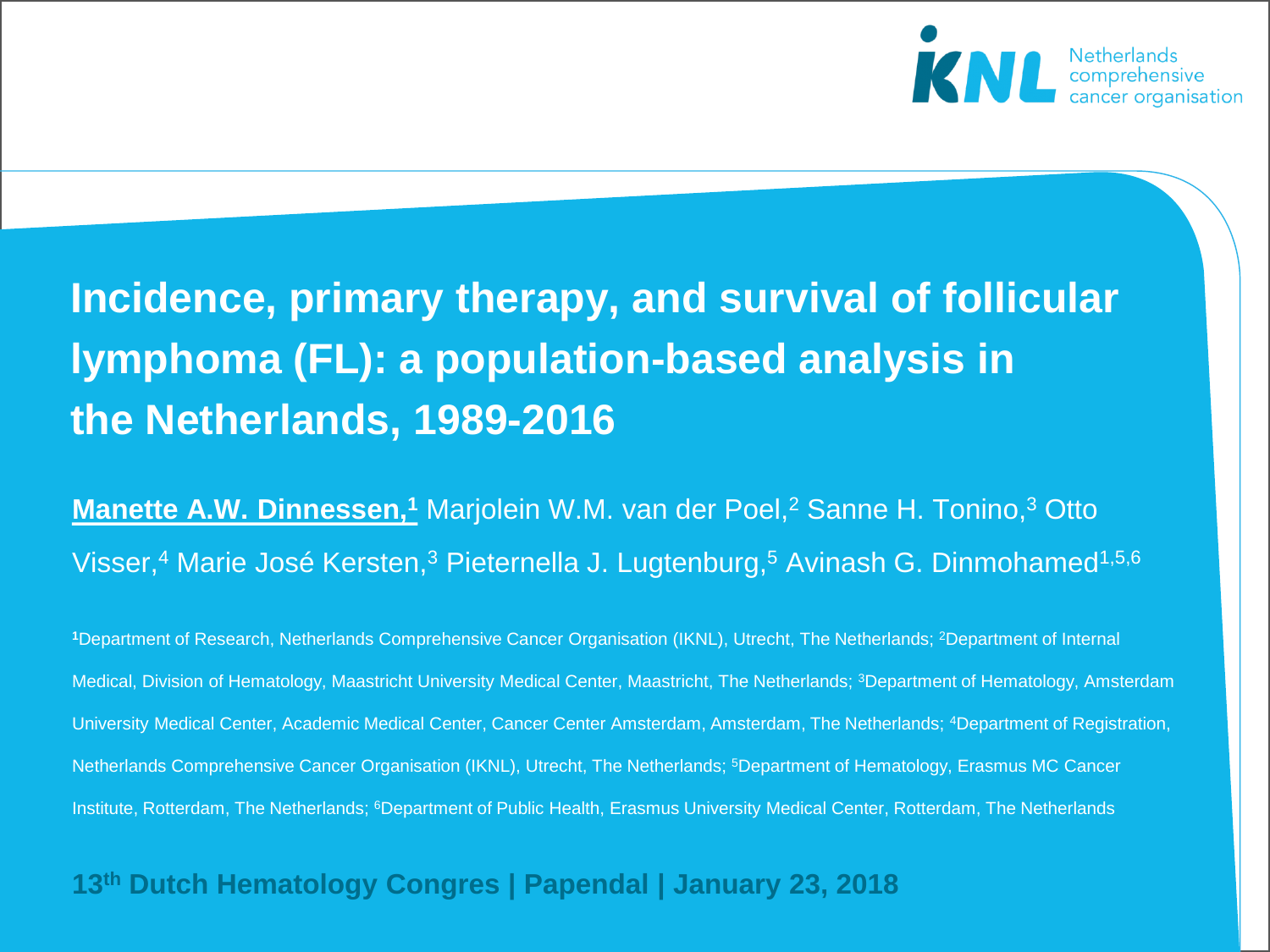### Relative survival of limited-stage FL *According to age at and period of diagnosis*



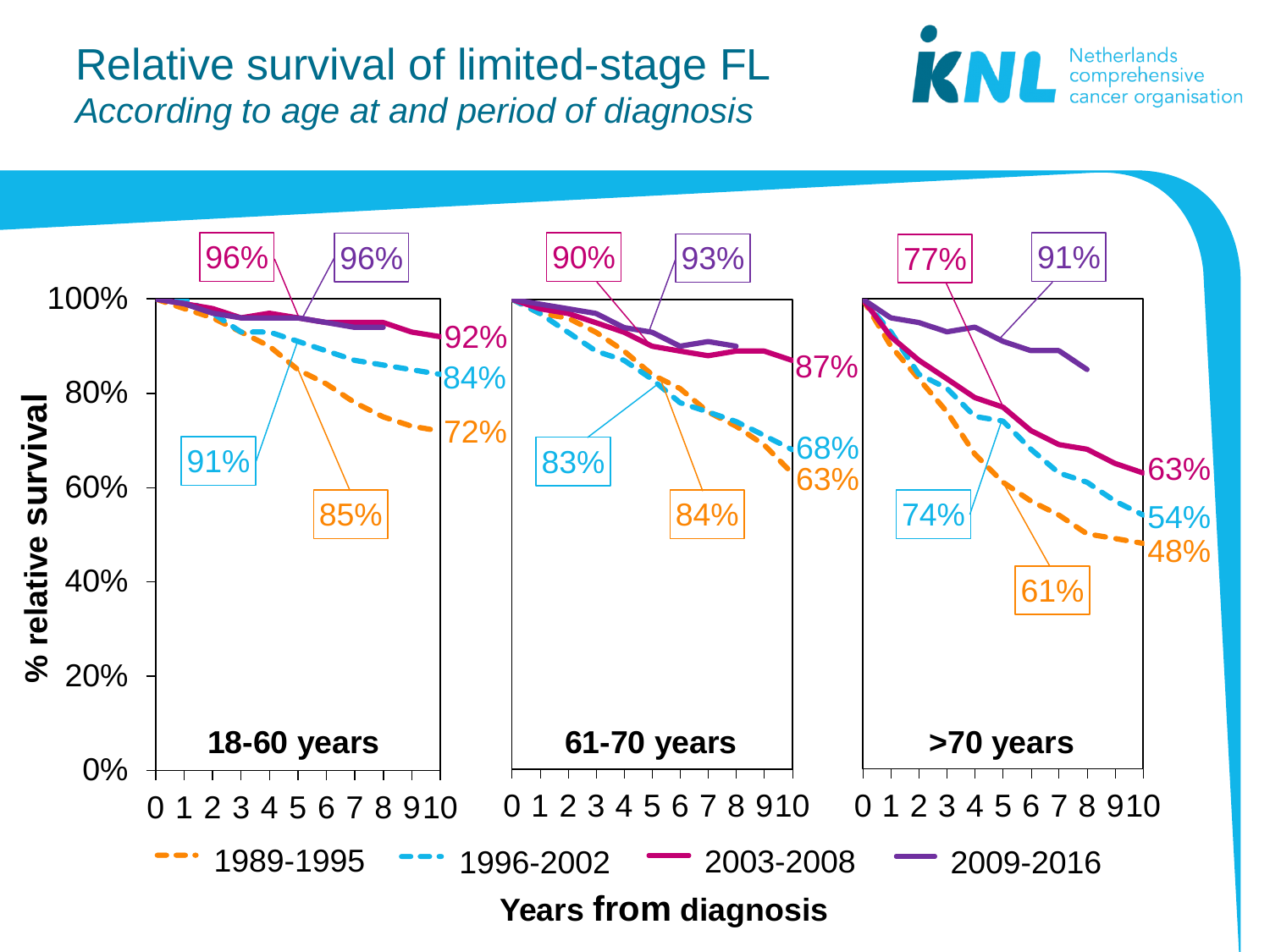Relative survival of advanced-stage FL *According to age at and period of diagnosis*



**Netherlands** 

comprehensive cancer organisation

KNI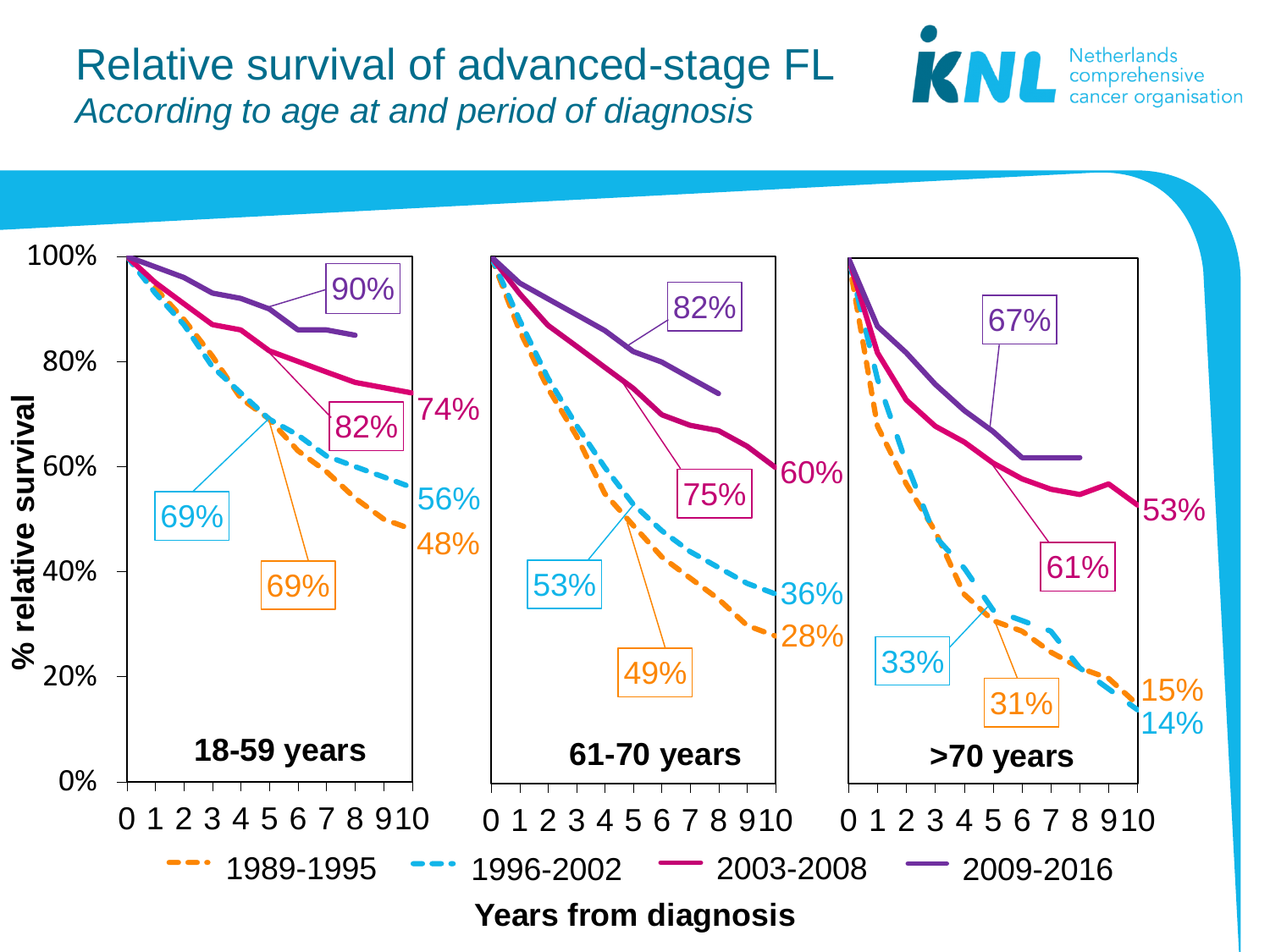



- Survival increased across both stage and all age groups
	- Most pronounced in older age groups and advanced-stage FL
- For limited-stage FL, the effect of age on survival seems to have diminished over time
	- Excess mortality was as low as 10% in in the most current period
- For advanced-stage FL, there was a massive jump in improvement of survival after the introduction of rituximab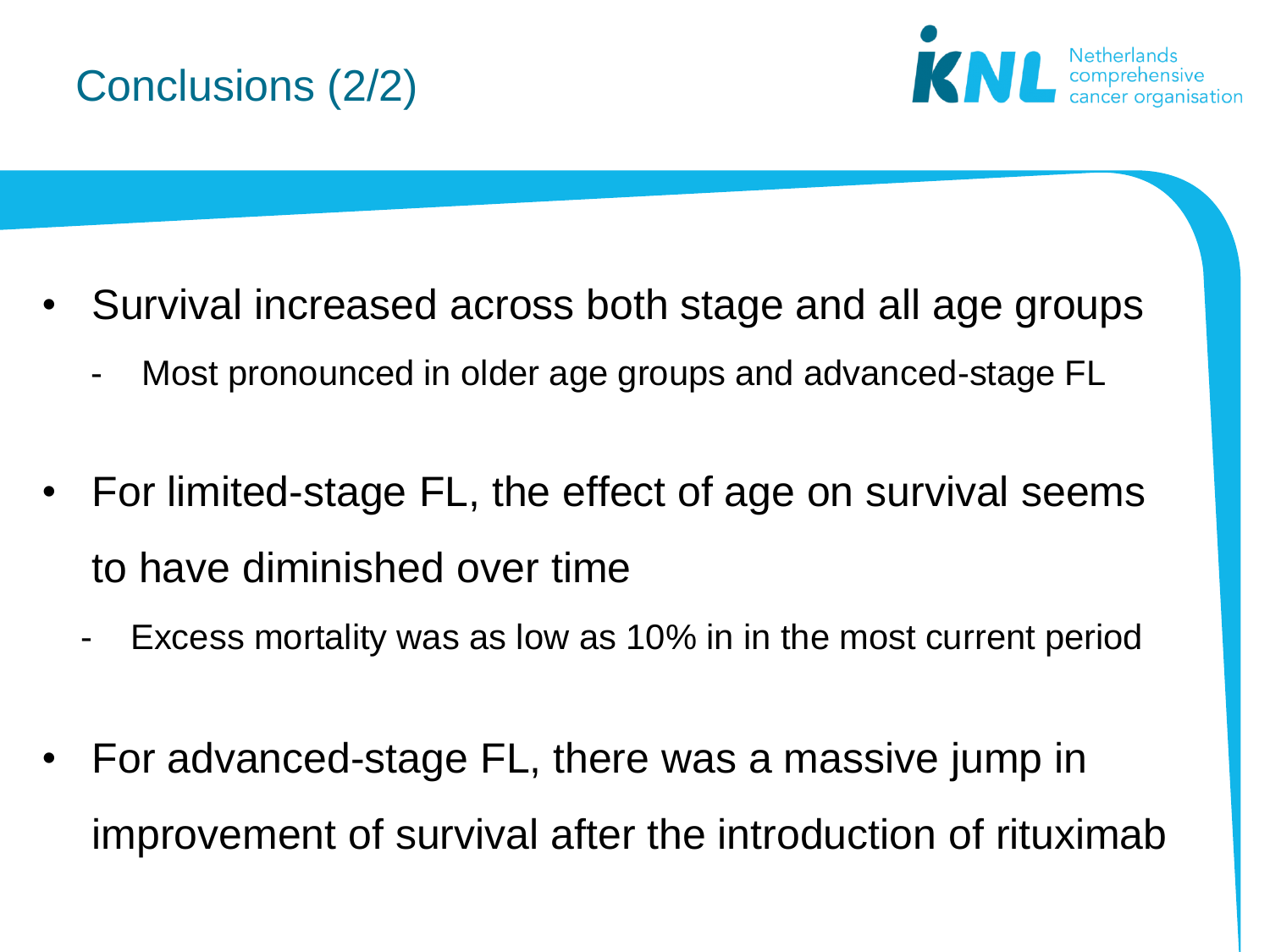

## **Survival continues to increase in CLL: a population-based analysis among 20,324 patients diagnosed in the Netherlands between 1989 and 2016**

### **Lina van der Straten,1,2 Mark-David Levin,<sup>2</sup> Otto Visser,<sup>3</sup> Eduardus F.M. Posthuma,4,5 Jeanette K. Doorduijn,<sup>6</sup> Arnon P. Kater,<sup>7</sup> Avinash G. Dinmohamed1,7,8**

<sup>1</sup>Department of Research, Netherlands Comprehensive Cancer Organisation (IKNL), Utrecht, The Netherlands; <sup>2</sup>Department of Internal Medicine, Albert Schweitzer Hospital, Dordrecht, The Netherlands; <sup>3</sup>Department of Registration, Netherlands Comprehensive Cancer Organisation (IKNL), Utrecht, The Netherlands; <sup>4</sup>Department of Internal Medicine, Reinier The Graaf Hospital, Delft, The Netherlands; <sup>5</sup>Department of Hematology, Leiden University Medical Center, Leiden, The Netherlands; <sup>6</sup>Department of Hematology, Erasmus MC Cancer Institute, Rotterdam, The Netherlands; <sup>7</sup>Department of Hematology, Amsterdam UMC, Academic Medical Center, Amsterdam, The Netherlands; <sup>8</sup>Department of Public Health, Erasmus University Medical Center, Rotterdam, The Netherlands

#### **13th Dutch Hematology Congres | Papendal | January 23, 2019**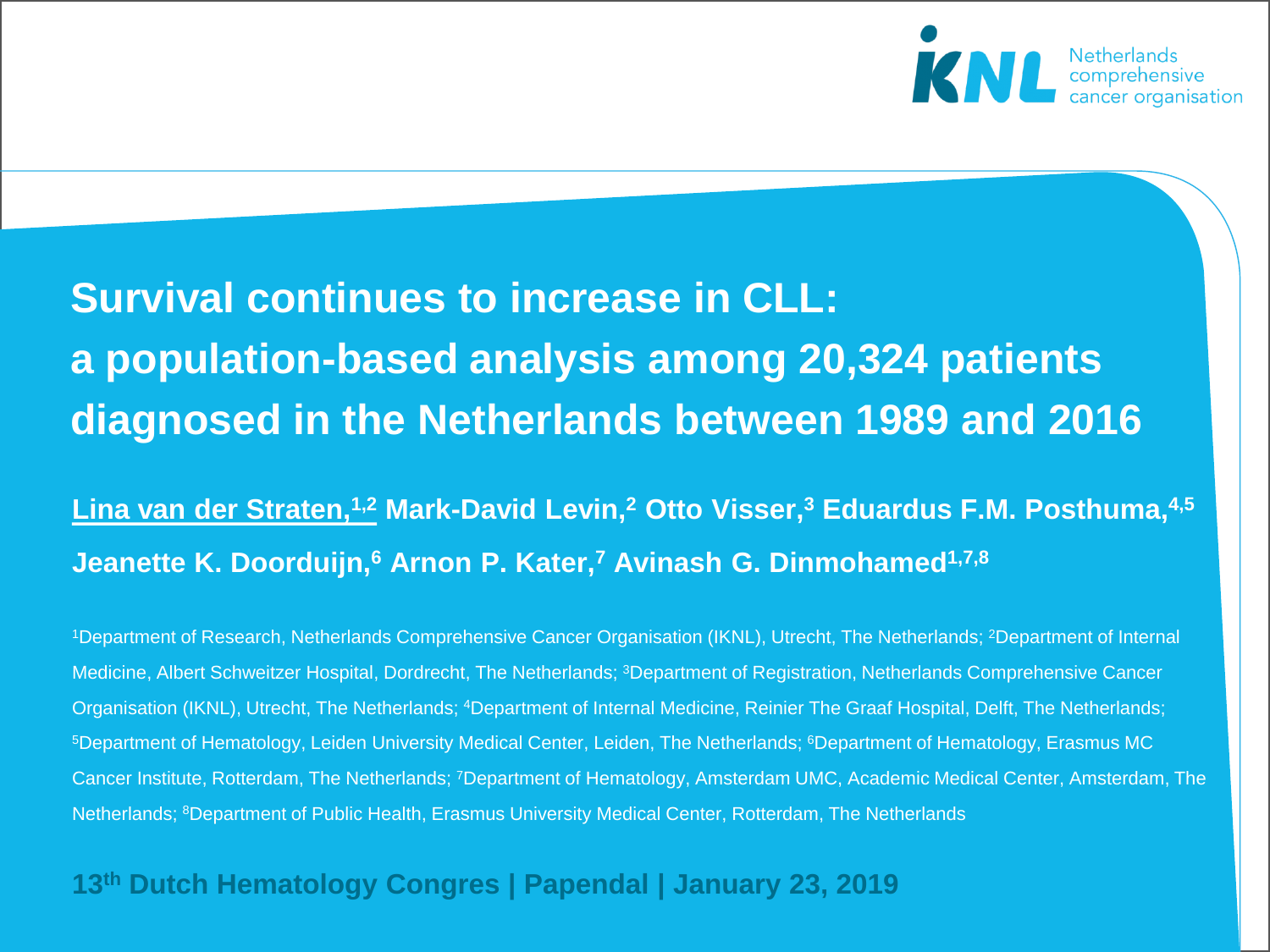### Relative survival of CLL



*According to age at and calendar period of diagnosis*



**Years from diagnosis**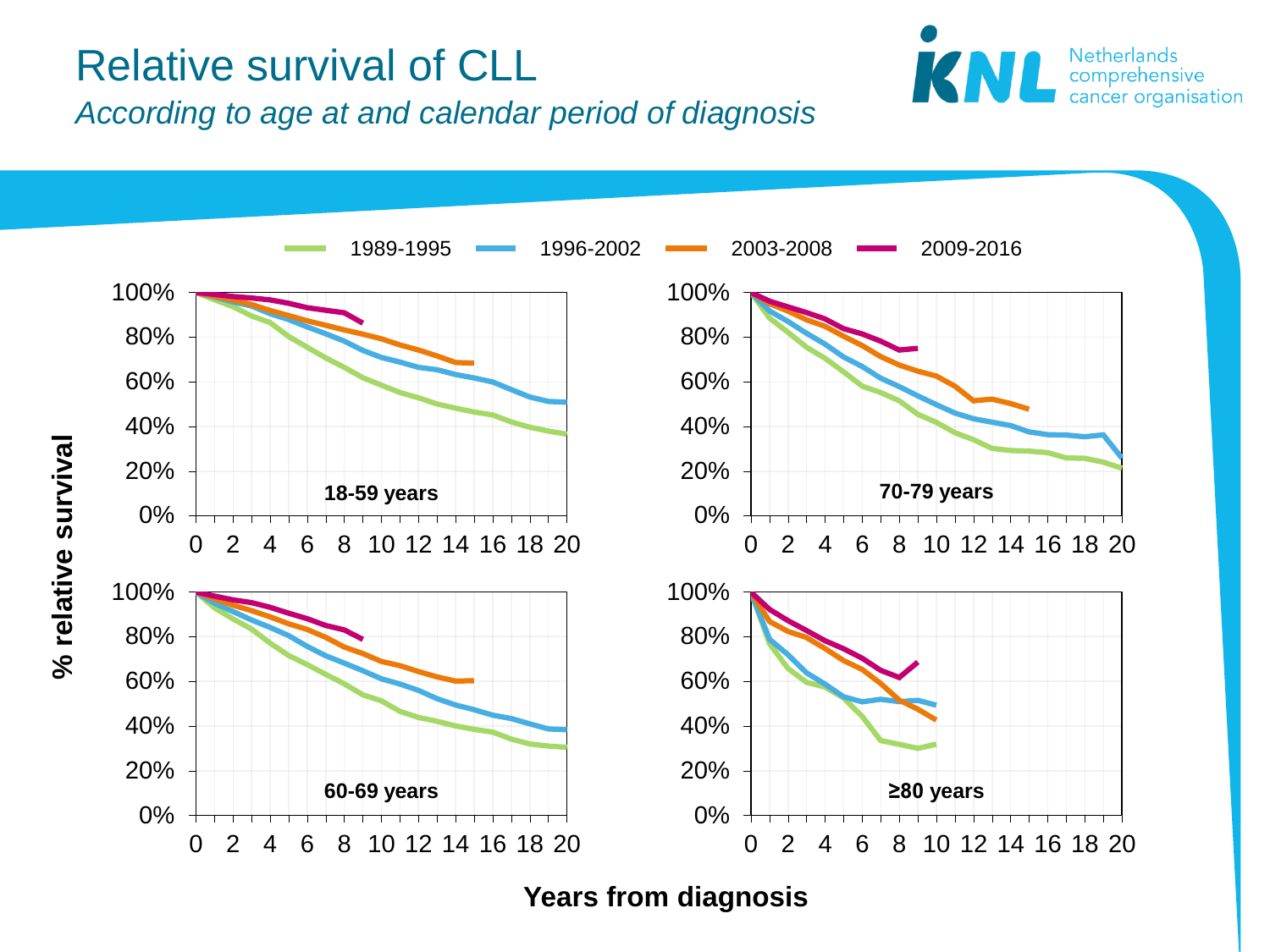



- In this large, nationwide, population-based study, 5- and 10-year RS improved over time among patients with CLL across all age groups
- Advances in supportive care and ameliorated management might have accounted for the improvement
	- Earlier CLL detection might also artificially increase survival estimates
		- However, this would have only marginally biased our results, as the overall ASR remained comparatively steady since the period 2003-2008
- Kinase inhibitors and anti-apoptotic agents may further improve RS
	- The current study thus provides a benchmark for future research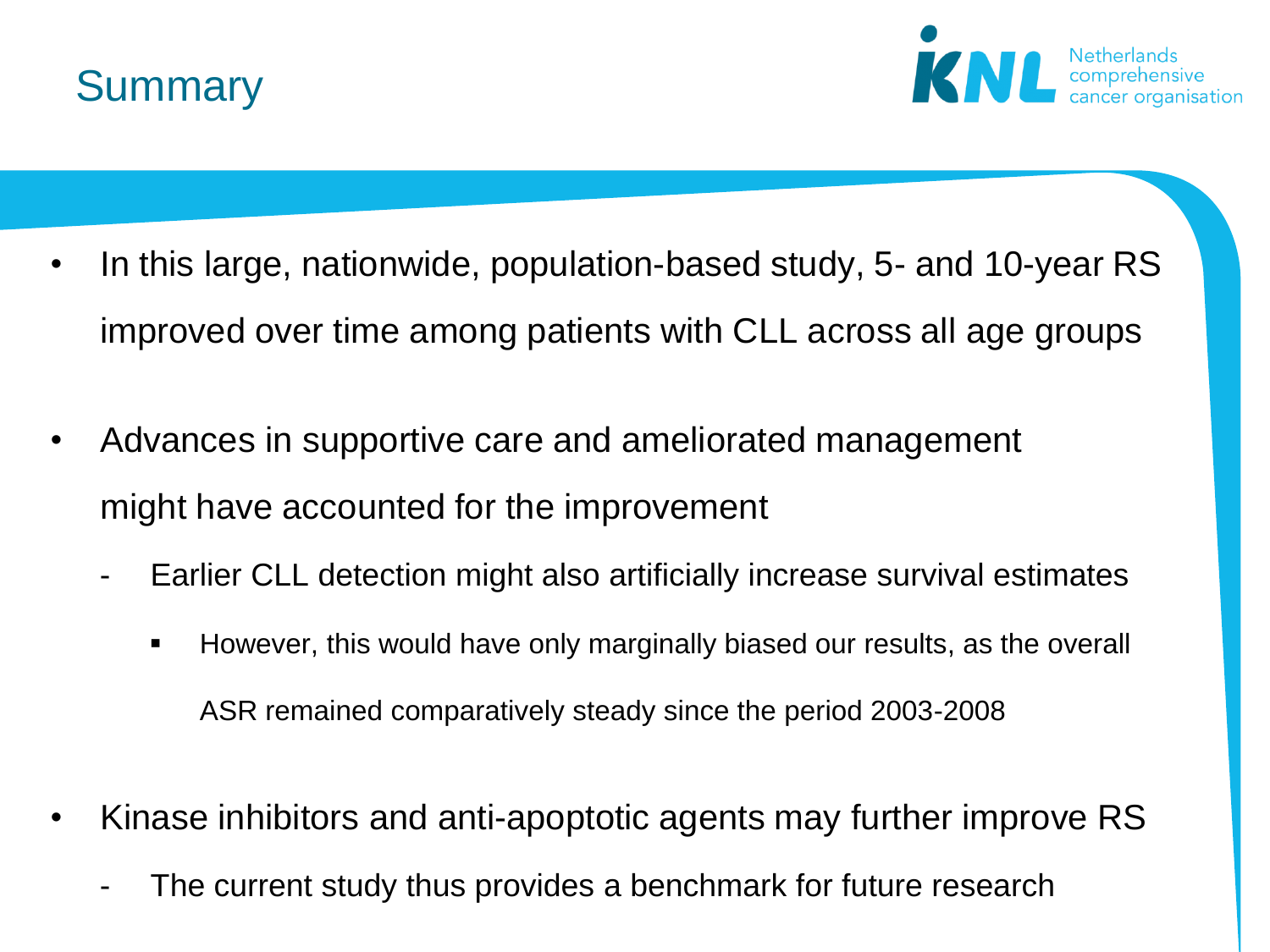

### **Treatment and survival of patients with primary plasma cell leukemia: a population-based study among 192 patients in The Netherlands, 1989 to 2016**

**Mirian Brink, <sup>1</sup> Otto Visser,<sup>2</sup> Sonja Zweegman,<sup>3</sup>Pieter Sonneveld,<sup>4</sup> Annemiek Broijl,<sup>4</sup> Niels W.C.J. van de Donk,<sup>3</sup> Avinash G. Dinmohamed,1-3**

<sup>1</sup>Department of Research, Netherlands Comprehensive Cancer Organisation (IKNL), Utrecht, The Netherlands; <sup>2</sup>Department of Registration, Netherlands Comprehensive Cancer Organisation (IKNL), Utrecht, The Netherlands; <sup>3</sup>Amsterdam UMC, Vrije Universiteit Amsterdam, Department of Hematology, Amsterdam, The Netherlands; <sup>4</sup>Department of Hematology, Erasmus MC Cancer Institute, Rotterdam, The Netherlands; <sup>5</sup>Department of Public Health, Erasmus University Medical Center, Rotterdam, The Netherlands

#### **13th Dutch Hematology Congres | Papendal | January 23, 2018**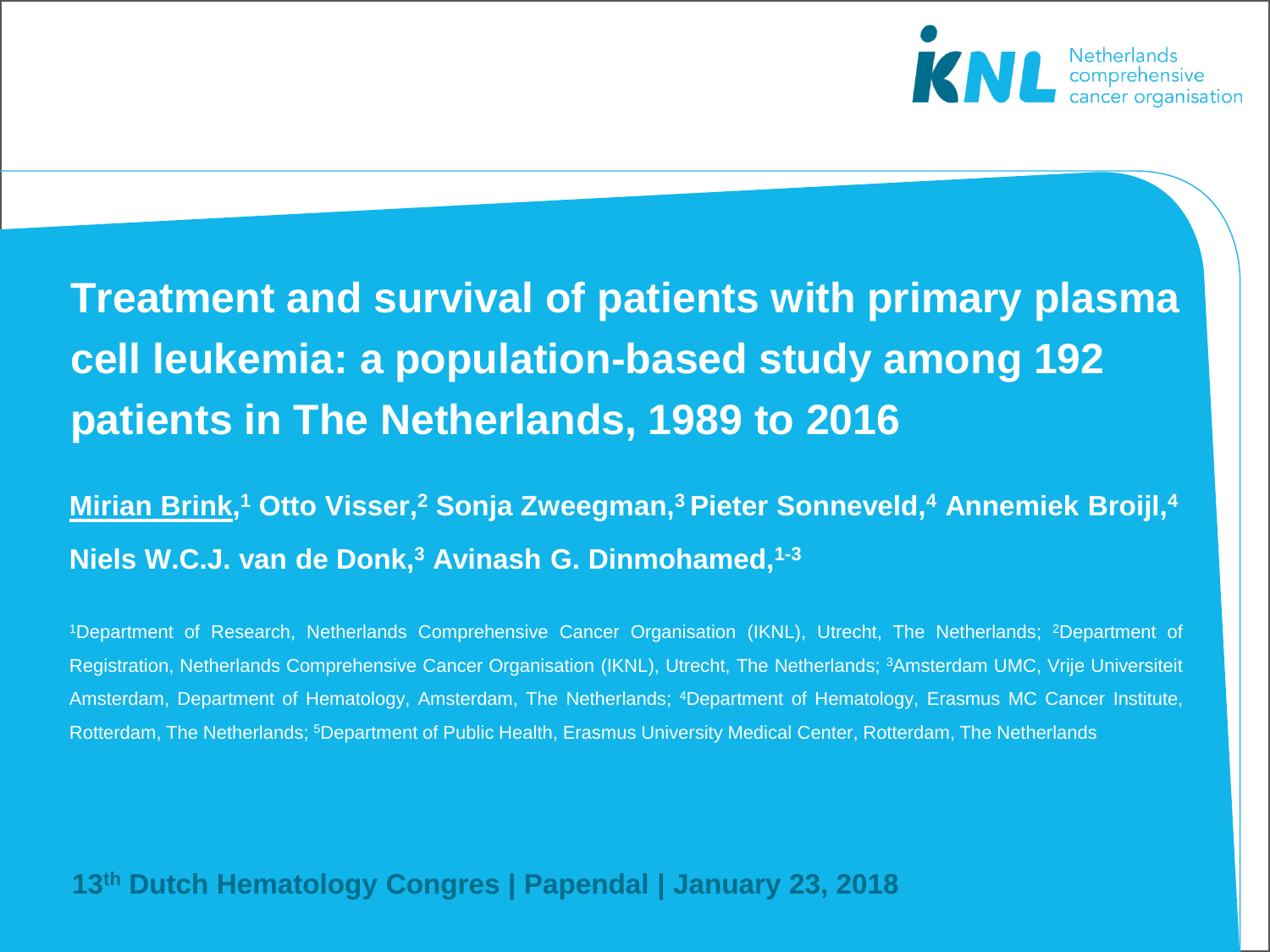### Patient characteristics at diagnosis



|                                   | <b>Calendar period</b> |            |            | <b>Total</b> |            |
|-----------------------------------|------------------------|------------|------------|--------------|------------|
| <b>Characteristics</b>            | 1989-2000              | 2001-2007  | 2008-2016  | No.          |            |
| <b>Total No. of patients</b>      | 41                     | 57         | 94         | 192          |            |
| <b>Sex</b>                        |                        |            |            |              |            |
| Male                              | 61%                    | 47%        | 51%        | 100          | 52%        |
| Female                            | 39%                    | 53%        | 49%        | 92           | 48%        |
| Age, years                        |                        |            |            |              |            |
| Median (IQR)                      | 63 (51-71)             | 66 (57-76) | 66 (60-75) |              | 65 (58-74) |
| 18-65                             | 63%                    | 47%        | 48%        | 98           | 51%        |
| ≥66                               | 37%                    | 53%        | 52%        | 94           | 49%        |
| <b>Hospital type of diagnosis</b> |                        |            |            |              |            |
| non-academic                      | 78%                    | 75%        | 76%        | 146          | 76%        |
| academic                          | 22%                    | 25%        | 24%        | 46           | 24%        |
| <b>Previous malignancy</b>        |                        |            |            |              |            |
| <b>No</b>                         | 93%                    | 95%        | 85%        | 172          | 90%        |
| Yes                               | $7\%$                  | 5%         | 15%        | 20           | 10%        |

Abbreviation: IQR, inter quartile range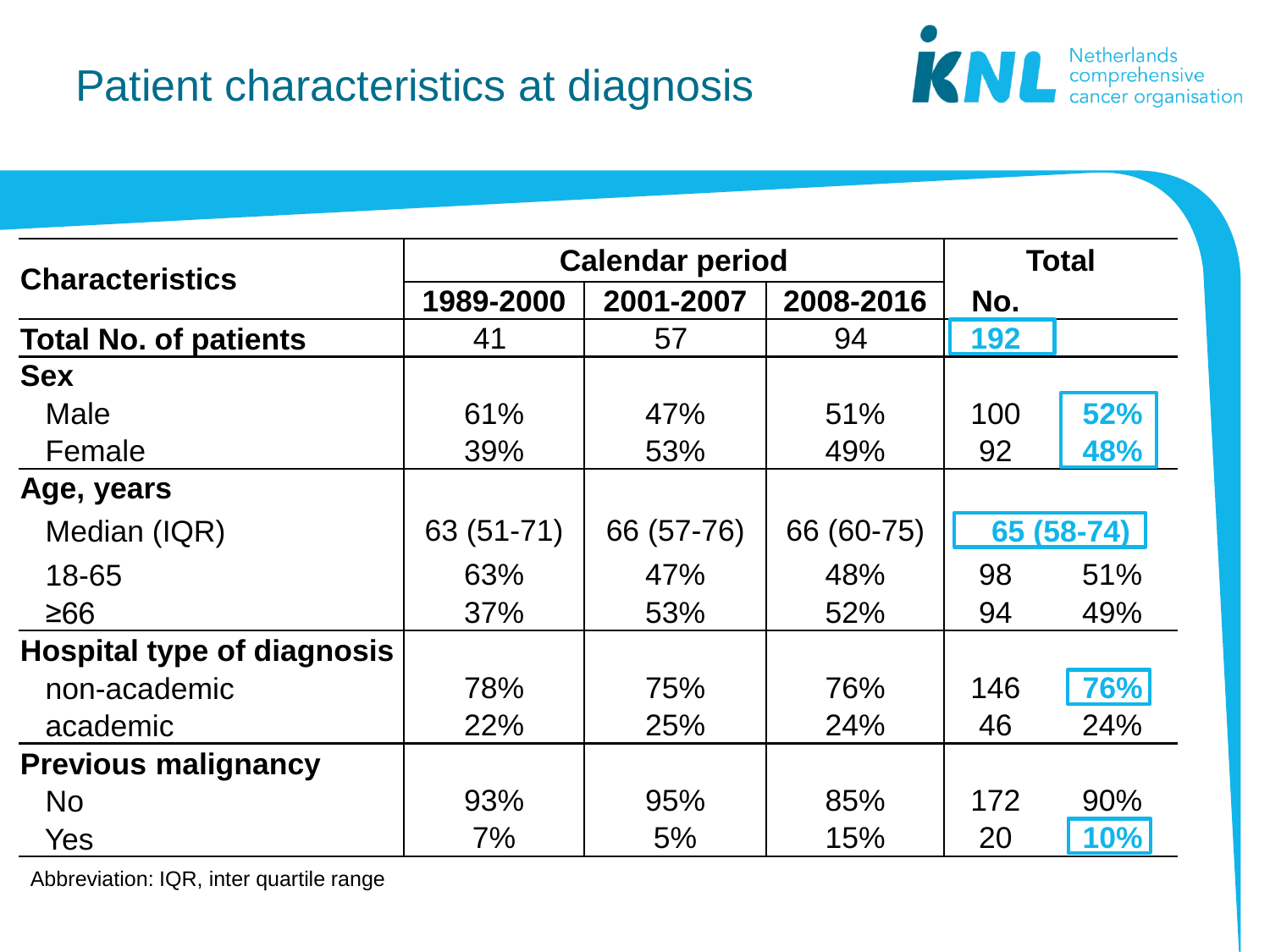### Primary therapy of pPCL in The Netherlands





**Age at diagnosis and period of diagnosis**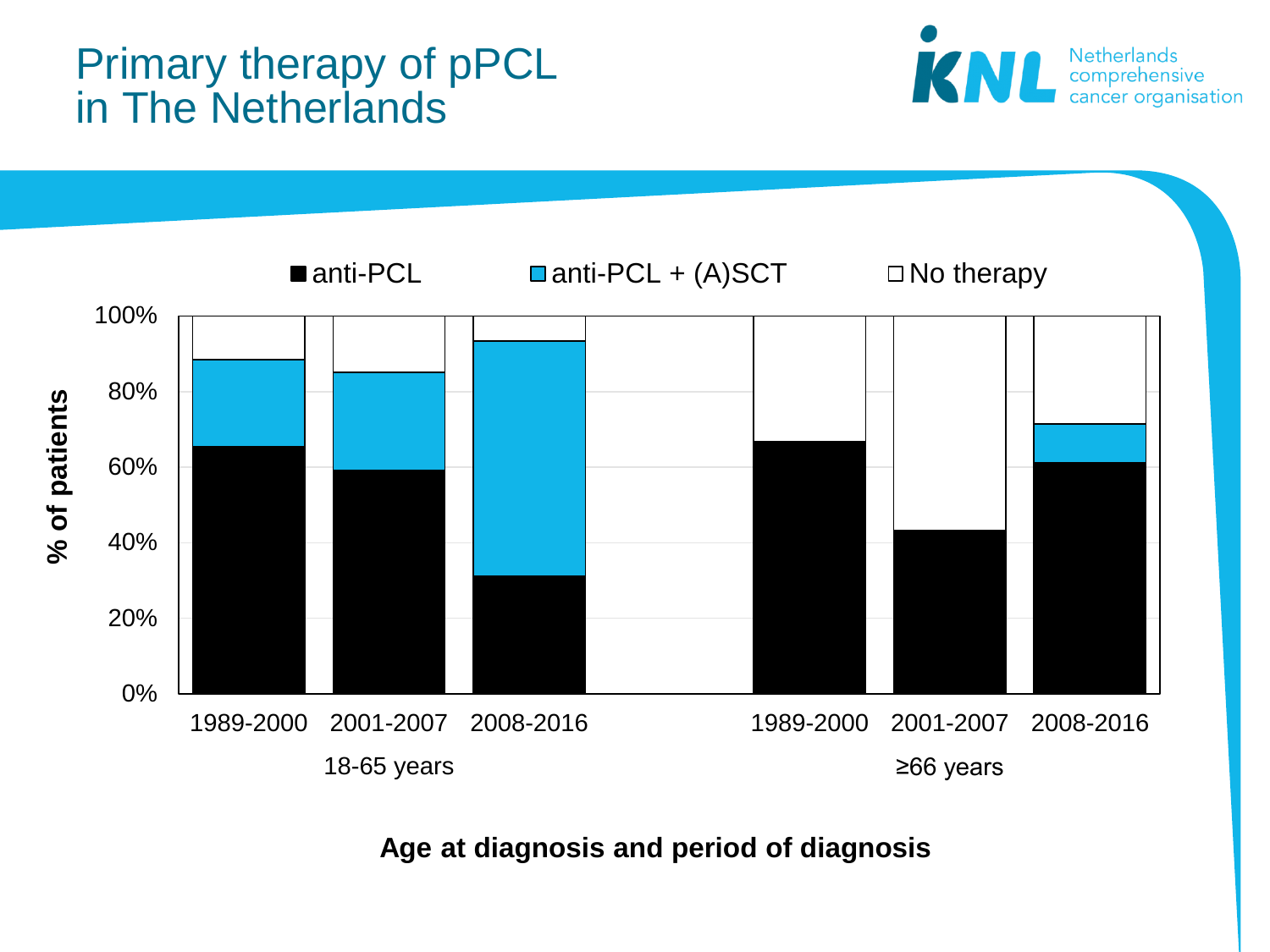### Primary therapy of pPCL in The Netherlands, 2014-2016





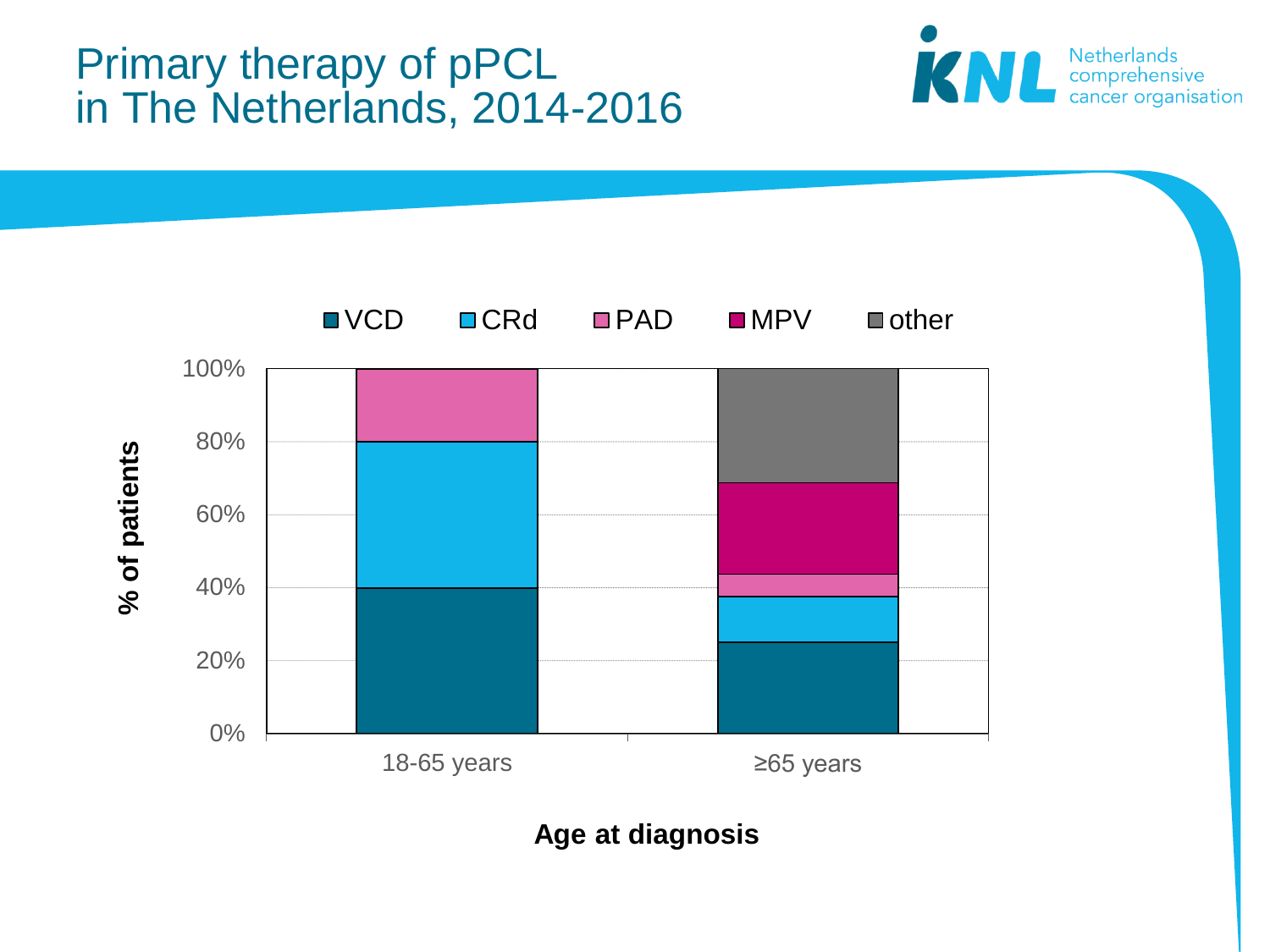

### Overall survival of pPCL in The Netherlands

|                    | <b>18-65 years</b> |                            | $\geq$ 66 years |  |  |  |
|--------------------|--------------------|----------------------------|-----------------|--|--|--|
| Median OS (months) | $12.2$ 28.4        | Median OS (months) 2.0 5.5 |                 |  |  |  |

1989-2000 -- 2001-2007 - 2008-2016  $\bullet$   $\bullet$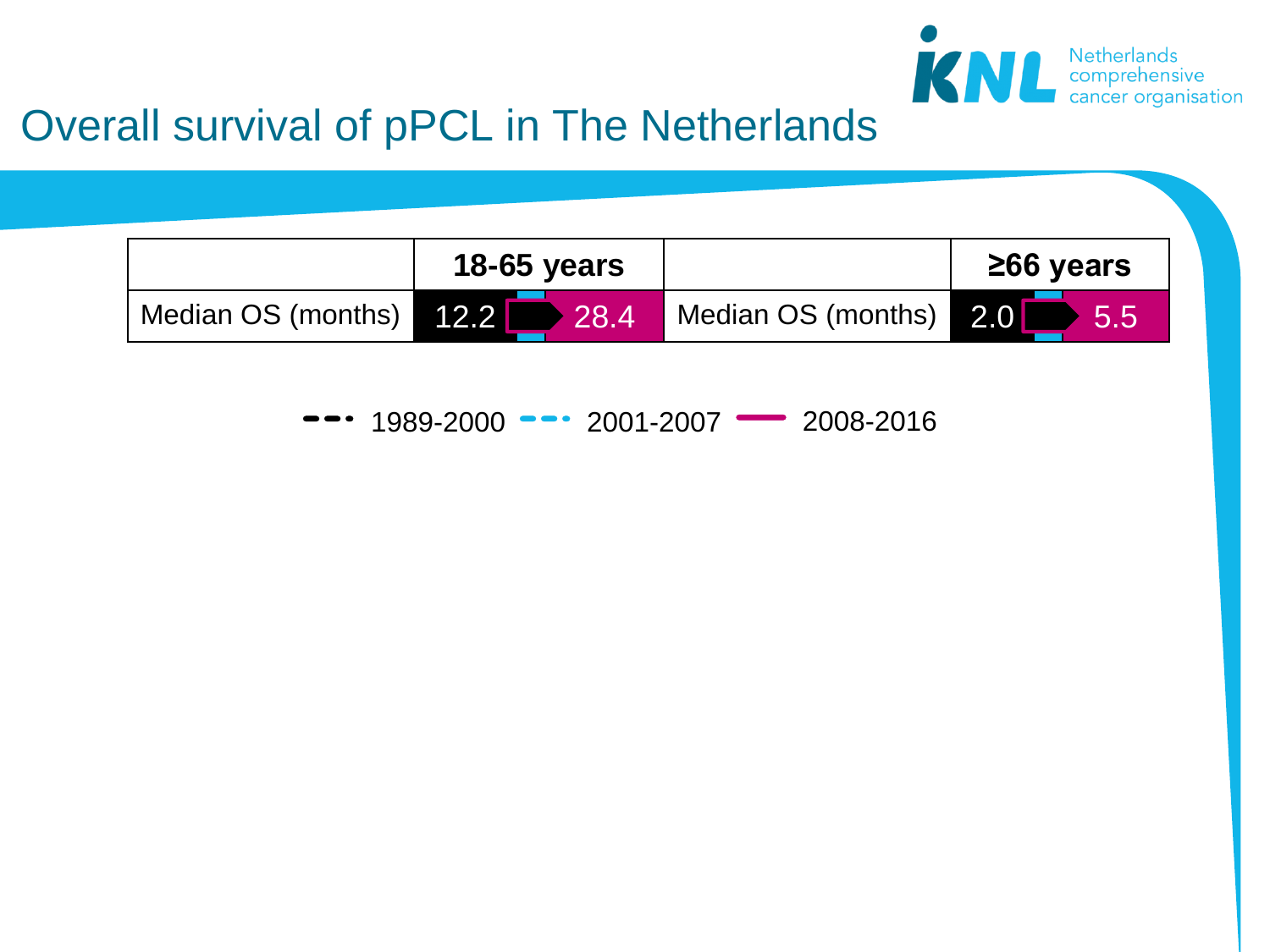

### Overall survival of pPCL in The Netherlands



**Months after diagnosis**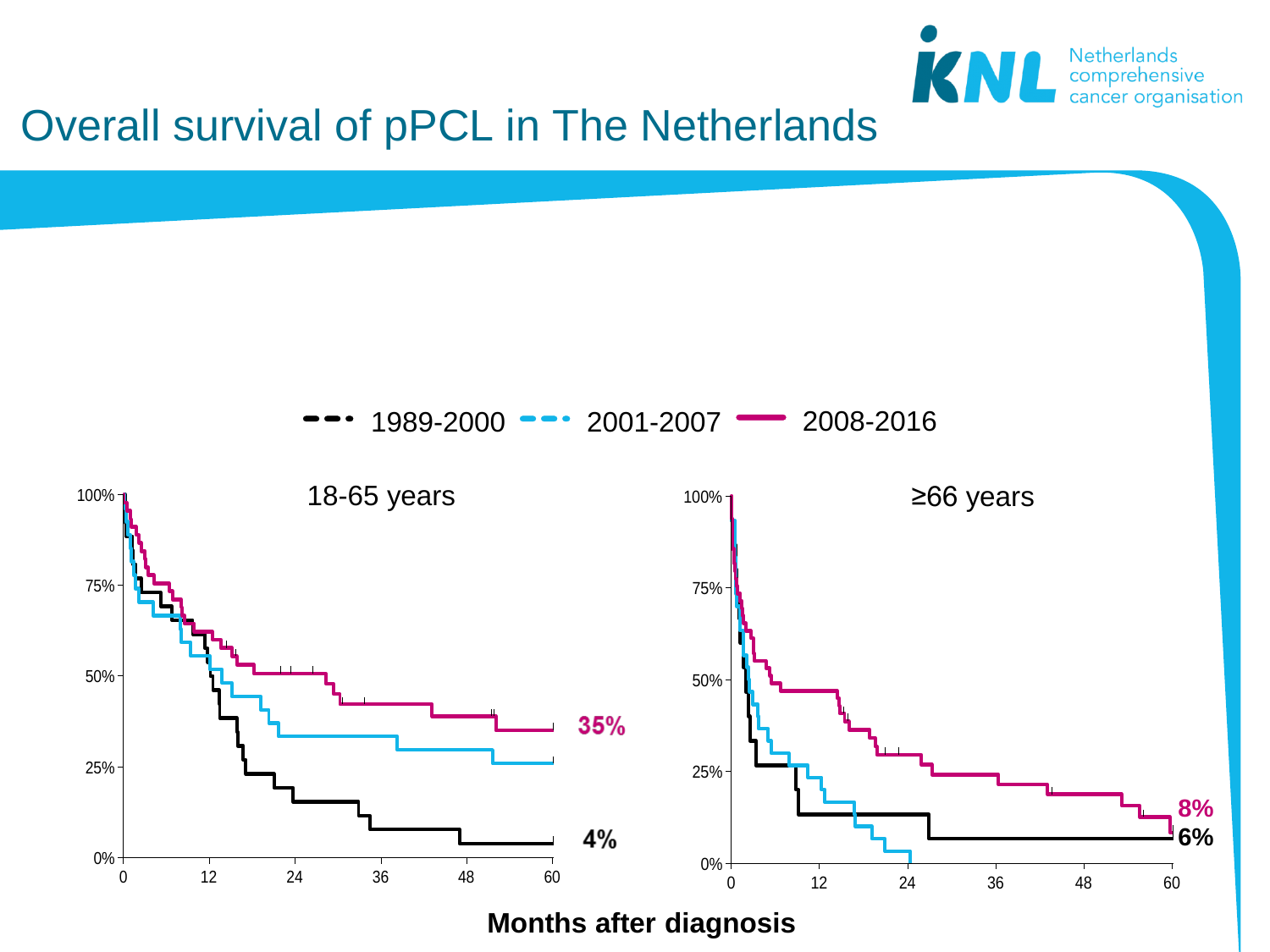



- pPCL is a very rare malignancy
- Application of (A)SCT increased substantially over time
	- for patients aged  $\leq 65$ , but also for the elderly
- Overall survival improved greatly over time for patients ≤65 years
	- largely explained by changes in the application of therapy over time
- Therapeutic advances gradually translate into benefits for patients with pPCL, particularly among patients aged ≤65